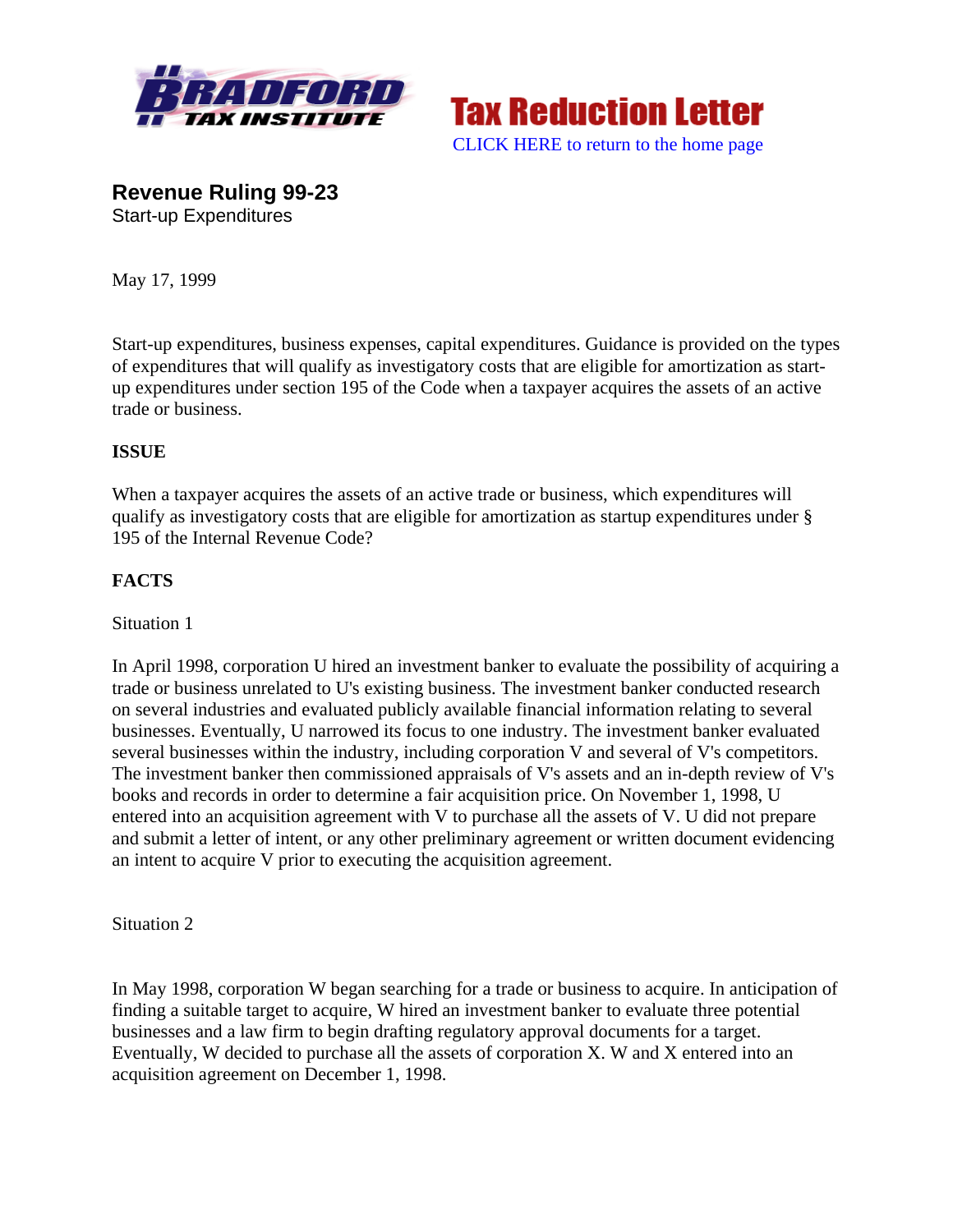#### Situation 3

In June 1998, corporation Y hired a law firm and an accounting firm to assist in the potential acquisition of corporation Z by performing certain services that the parties labeled as "preliminary due diligence." These "due diligence" services included conducting research on Z's industry (including information relating to competitors of Z), and analyzing financial projections for Z for 1998 and 1999. In September 1998, at Y's request, the law firm prepared and submitted a letter of intent to Z. The offer contained in the letter of intent resulted from prior discussions between Y and Z, and specifically stated that a binding commitment with respect to the proposed transaction would result only upon execution of an acquisition agreement. Thereafter, the law firm and accounting firm continued to provide services labeled as "due diligence," including a review of Z's internal documents relating to insurance policies, employee agreements, and lease agreements, an in-depth review of Z's books and records, and preparation of an acquisition agreement. On October 10, 1998, Y entered into an acquisition agreement with Z to purchase all the assets of Z.

In each of the three situations, the trades or businesses of the targets are active trades or businesses unrelated to the trades or businesses of U, W, and Y. U, W, and Y each use an accrual method of accounting and a calendar taxable year. Each of the acquisition agreements entered into by U, W, and Y were subject to customary conditions of closing. Finally, U, W, and Y each completed the acquisitions in 1998 and timely elected on their 1998 federal income tax returns to amortize start-up expenditures over a period of not less than 60 months under § 195 (b).

#### LAW AND ANALYSIS

Section 195 (a) provides that, except as otherwise provided in § 195, no deduction is allowed for start-up expenditures.

Section 195 (b) provides that start-up expenditures may, at the election of the taxpayer, be treated as deferred expenses that are allowed as a deduction prorated equally over a period of not less than 60 months (beginning with the month in which the active trade or business begins).

Section 195 (c) (1) defines "start-up expenditure," in part, as any amount (A) paid or incurred in connection with investigating the creation or acquisition of an active trade or business, and (B) which, if paid or incurred in connection with the operation of an existing active trade or business (in the same field as the trade or business referred to in subparagraph (A)), would be allowable as a deduction for the taxable year in which paid or incurred. Thus, in order to qualify as start-up expenditures under § 195 (c) (1), a taxpayer's "investigatory costs" must satisfy the requirements in both §§ 195 (c) (1) (A) and (B). In addition, the term "start-up expenditure" does not include any amount with respect to which a deduction is allowable under §163 (a), 164, or 174.

Sections 162 and 1.162-1 (a) of the Income Tax Regulations allow a deduction for all the ordinary and necessary expenses paid or incurred during the taxable year in carrying on any trade or business. Courts generally have construed § 162 as containing five conditions that an expenditure must meet to qualify for deduction. The expenditure must be (1) an expense, (2)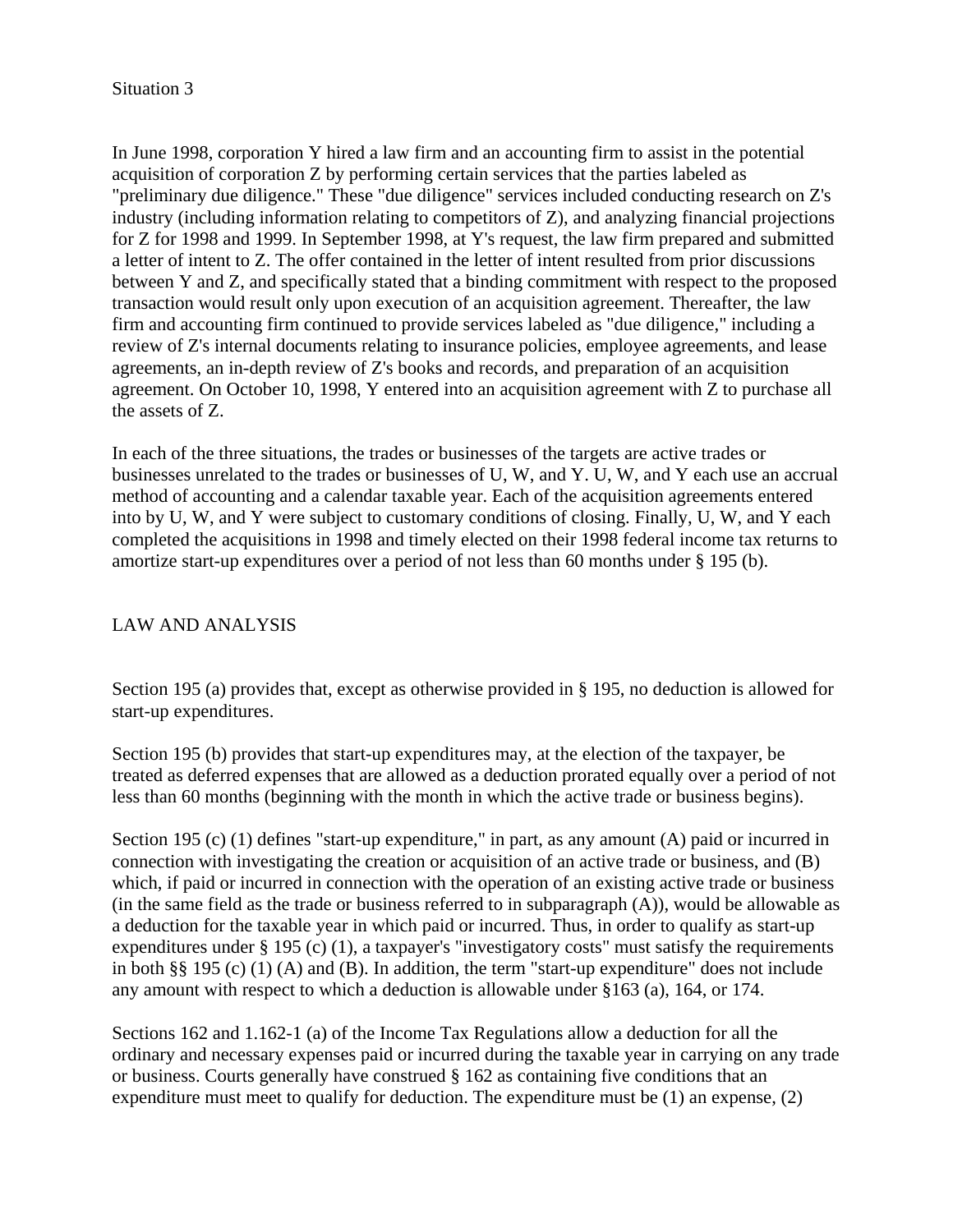ordinary, (3) necessary, (4) paid or incurred during the taxable year, and (5) made to carry on a trade or business. See Commissioner v. Lincoln Savings and Loan Ass'n., 403 U.S. 345, 29 L. Ed. 2d 519, 91 S. Ct. 1893 (1971).

Sections 263 and 1.263 (a)-1 (a) provide that no deduction is allowed for any amounts paid out for new buildings or for permanent improvements or betterments made to increase the value of any property or estate. Section 1.263 (a)-2 (a) provides that capital expenditures include the cost of acquisition, construction, or erection of buildings, machinery and equipment, furniture and fixtures, and similar property having a useful life substantially beyond the taxable year.

Through provisions such as §§ 162 (a) and 263 (a), the Code generally endeavors to match expenses with the revenues of the taxable period to which the expenses are properly attributable, thereby resulting in a more accurate calculation of net income for tax purposes. See, e.g., INDOPCO, Inc. v. Commissioner, 503 U.S. 79, 117 L. Ed. 2d 226, 112 S. Ct. 1039 (1992).

In describing the law prior to § 195, Congress explained that "investigatory expenses," which were "costs incurred in seeking and reviewing prospective businesses prior to reaching a decision to acquire or enter any business," normally were not deductible because they were not incurred in carrying on a trade or business within the meaning of § 162. See H.R. Rep. No. 1278, 96th Cong., 2d Sess. 9 (1980) (House Report); S. Rep. No. 1036, 96th Cong., 2d Sess 10 (1980) (Senate Report). The "carrying on a trade or business" requirement was not met where investigatory expenses were incurred by a taxpayer who was not yet carrying on any trade or business, or where a taxpayer was carrying on a trade or business but incurred costs to investigate the creation or acquisition of another, unrelated trade or business. Id. However, a taxpayer incurring costs to investigate the expansion of an existing business generally could deduct those costs under § 162, assuming the other requirements of that section were met. This disparity in the tax treatment of investigatory expenses resulting from the "carrying on a trade or business" requirement discouraged taxpayers from investigating the creation or acquisition of new trades or businesses. Section 195 was enacted, in part, to minimize this disparity and thereby encourage formation of new businesses by providing an amortization deduction for eligible investigatory expenses.

Accordingly, under  $\S 195$  (c) (1) (B), expenditures described in  $\S 195$  (c) (1) (A) that are incurred before the establishment of an active business are deemed to be paid or incurred in the operation of an existing active trade or business (in the same field as the business that the taxpayer is investigating whether to create or acquire), i.e., they are deemed to satisfy the carrying on a trade or business requirement. However, because § 195 (c) (1) (B) also requires that an expenditure described in  $\S 195$  (c) (1) (A) be allowable as a deduction for the taxable year in which paid or incurred, the expenditure still must meet all the other requirements of §162. Thus, the expenditure must be an ordinary expense under § 162, and not a capital expenditure, to be a start-up expenditure under § 195. "Section 195 did not create a new class of deductible expenditures for existing businesses.  $\dots$  [I]n order to qualify under section 195 (c) (1) (B), an expenditure must be one that would have been allowable as a deduction by an existing trade or business when it was paid or incurred." FMR Corp. v. Commissioner, 110 T.C. 402, 110 T.C. No. 30 (June 18, 1998). See also §§ 161 and 261 (deductions are allowed, subject to capitalization provisions). Whether an expenditure is an ordinary expense or is capital in nature is a question of fact that depends on the context in which the expenditure is incurred. See Commissioner v. Idaho Power Co., 418 U.S. 1, 41 L. Ed. 2d 535, 94 S. Ct. 2757 (1974); Deputy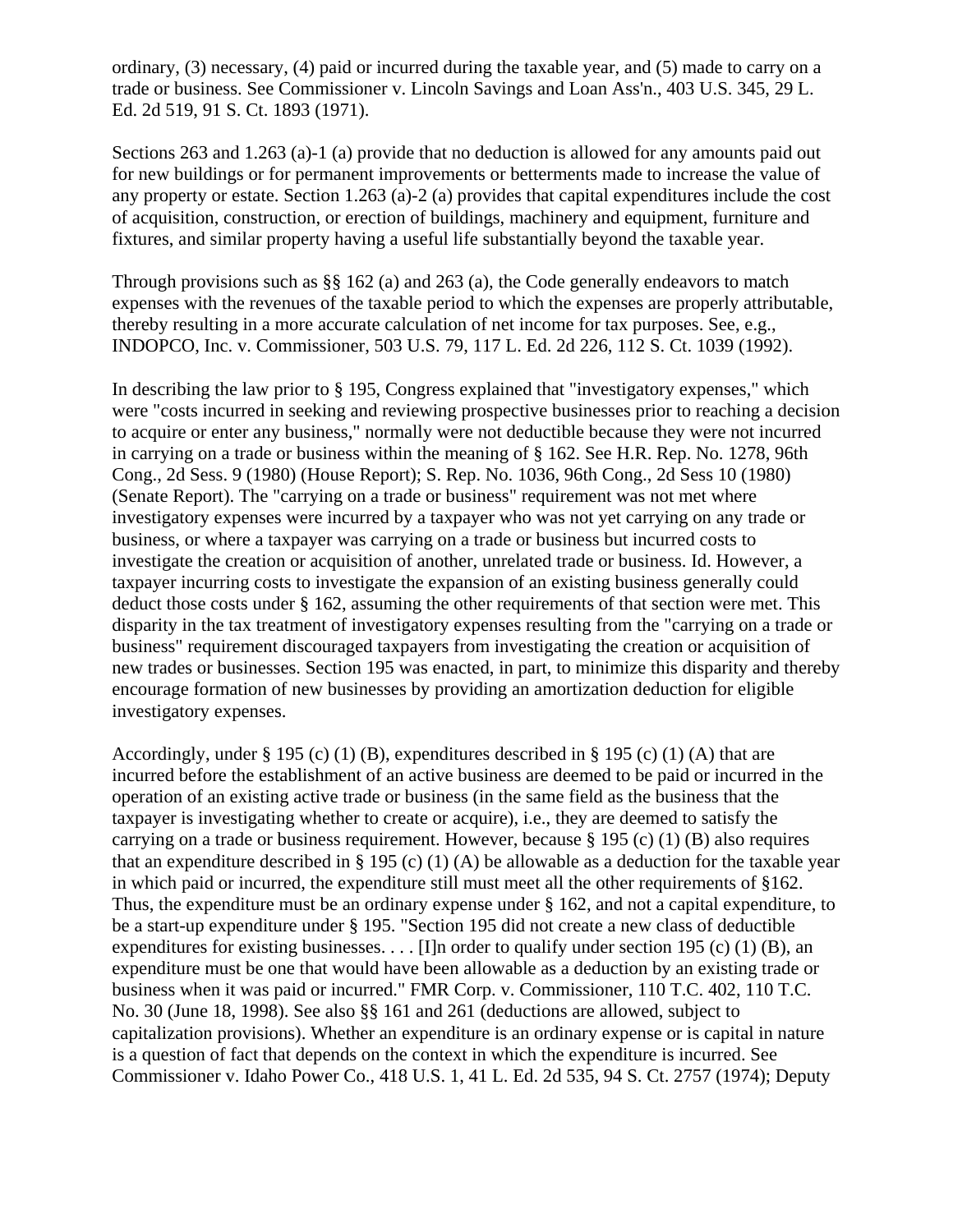v. duPont, 308 U.S. 488, 84 L. Ed. 416, 60 S. Ct. 363, 1940-1 C.B. 118 (1940); Welch v. Helvering, 290 U.S. 111, 78 L. Ed. 212, 54 S. Ct. 8, 1933-2 C.B. 112 (1933).

The legislative history of § 195 provides the following guidance regarding whether an expenditure is an ordinary investigatory cost that is an eligible start-up expenditure, or a capital acquisition cost:

Eligible expenses consist of investigatory costs incurred prior to reaching a final decision to acquire or enter that business. These costs include expenses incurred for the analysis or survey of potential markets, products, labor supply, transportation facilities, etc.

Start-up expenditures eligible for amortization do not include any amount with respect to which a deduction would not be allowed to an existing trade or business for the taxable year in which the expenditure was paid or incurred.... In addition, the amortization election for start-up expenditures does not apply to amounts paid or incurred as part of the acquisition cost of a trade or business. Also, start-up expenditures do not include amounts paid or incurred for the acquisition of property to be held for sale or property which may be depreciated or amortized based on its useful life. . . Whether an amount is consideration paid to acquire a business depends upon the facts and circumstances of the situation.

House Report at pages 10-11; Senate Report at pages 11-12.

Rev. Rul. 77-254, 1977-2 C.B. 63, which is specifically referenced by the legislative history of § 195 (House Report at 9, Senate Report at 10), considers which costs incurred in the potential acquisition of a new business are capital acquisition costs for purposes of §§ 165 and 263. That ruling provides that expenses incurred in the course of a general search for, or an investigation of, a business that relate to the decisions whether to purchase a business and which business to purchase are investigatory costs. However, once a taxpayer has focused on the acquisition of a specific business, expenses that are related to an attempt to acquire that business are capital in nature. Thus, the "final decision" referred to in the legislative history of § 195 is the point at which a taxpayer makes its decision whether to acquire a business, and which business to acquire, rather than the point at which a taxpayer and seller are legally obligated to complete the transaction.

Courts have long held that legal, brokerage, accounting, appraisal, and similar costs incurred to acquire a capital asset are capital expenditures under § 263. Woodward v. Commissioner, 397 U.S. 572, 25 L. Ed. 2d 577, 90 S. Ct. 1302 (1970) (when property is acquired by purchase, nothing is more clearly a part of the process of acquisition than the establishment of a purchase price); United States v. Hilton Hotels Corp., 397 U.S. 580, 25 L. Ed. 2d 585, 90 S. Ct. 1307 (1970); Beneficial Industrial Loan Corp. v. Handy, 16 F. Supp. 110, 112 (D. Del. 1936), aff'd, 92 F.2d 74 (3d Cir. 1937); Rev. Rul. 73-580, 1973-2 C.B. 86.

For example, in Ellis Banking Corp. v. Commissioner, T.C. Memo. 1981-123, aff'd in part & rem'd in part, 688 F.2d 1376 (11th Cir. 1982), the taxpayer incurred expenses for office supplies, filing fees, travel, and accounting services in connection with its examination of target's books and records. The examination was performed pursuant to an acquisition agreement for the purchase of target's stock that was contingent on several terms and conditions, such as regulatory approval. The Tax Court concluded that the expenses were nondeductible capital expenditures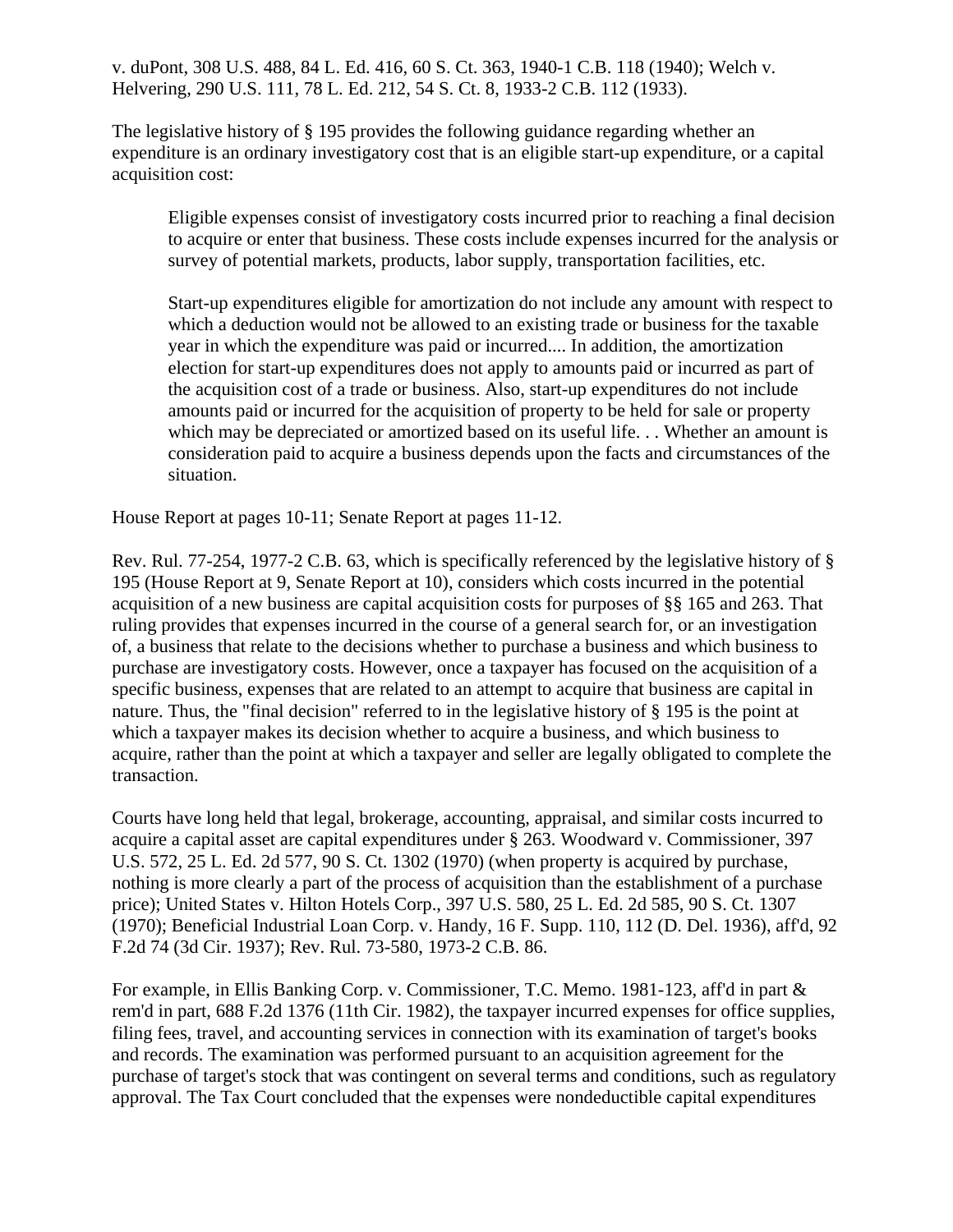incurred in the acquisition of a capital asset. The Court of Appeals for the Eleventh Circuit substantially affirmed, noting that the requirement that costs be capitalized extends beyond the price payable to include any costs incurred by the buyer in connection with the purchase, such as appraisals of the property or the costs of meeting any conditions of sale.

Accordingly, expenditures incurred in the course of a general search for, or an investigation of, an active trade or business, i.e., expenditures paid or incurred in order to determine whether to enter a new business and which new business to enter (other than costs incurred to acquire capital assets that are used in the search or investigation), are investigatory costs that are start-up expenditures under § 195. Alternatively, costs incurred in the attempt to acquire a specific business are capital in nature and thus, are not start-up expenditures under § 195. The nature of the cost must be analyzed based on all the facts and circumstances of the transaction to determine whether it is an investigatory cost incurred to facilitate the whether and which decisions, or an acquisition cost incurred to facilitate consummation of the acquisition. The label that the parties use to describe the cost and the point in time at which the cost is incurred do not necessarily determine the nature of the cost.

In Situation 1, an examination of the nature of the costs incurred indicates that U made its decision to acquire V after the investment banker conducted research on several industries and evaluated publicly available financial information. The costs incurred to conduct industry research and review public financial information are typical of the costs related to a general investigation. Accordingly, the costs incurred to conduct industry research and to evaluate publicly available financial information are investigatory costs eligible for amortization as startup expenditures under § 195. However, the costs relating to the appraisals of V's assets and an in-depth review of V's books and records to establish the purchase price facilitate consummation of the acquisition, and thus, are capital acquisition costs. The costs incurred to evaluate V and V's competitors also may be investigatory costs, but only to the extent they were incurred to assist U in determining whether to acquire a business and which business to acquire. If the evaluation of V and V's competitors occurred after U had made its decision to acquire V (for example, in an effort to establish the purchase price for V), such evaluation costs are capital acquisition costs.

In Situation 2, the costs incurred to evaluate potential businesses are investigatory costs eligible for amortization as start-up expenditures under § 195 to the extent they relate to the whether and which decisions. However, the costs incurred to draft regulatory approval documents prior to the time W decided to acquire X are not start-up expenditures under § 195. The costs related to such activities, even if the activities occurred during the period W is engaged in a general search for a business, were not incurred in order to investigate whether to acquire a business and which business to acquire, but rather to facilitate an acquisition.

In Situation 3, an examination of the nature of the costs incurred by Y indicates that Y made its decision to acquire Z in September 1998, around the time that Y instructed the law firm to prepare and submit the letter of intent. The costs related to the "preliminary due diligence" services provided prior to that time (including the costs of conducting research on Z's industry and in reviewing financial projections of Z) are typical of the costs incurred during an investigation to determine whether to acquire a new business and which new business to acquire. Thus, these costs are investigatory costs that are eligible for amortization as start-up expenditures under § 195. The costs related to "due diligence" services provided after that time, however, relate to the attempt to acquire the business and must be capitalized under § 263 as acquisition